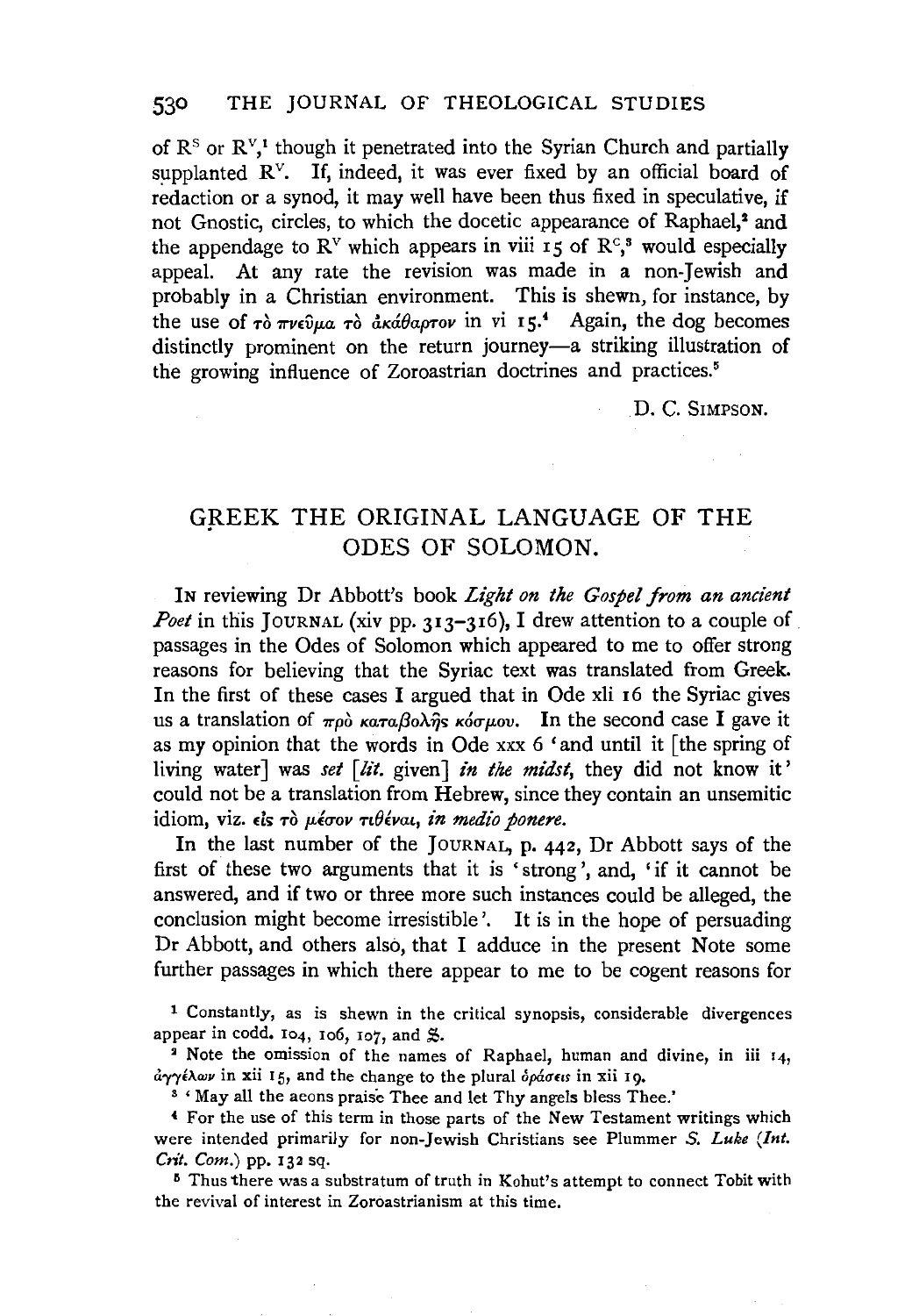concluding not merely that the Syriac is a translation from Greek, but also that the Odes were composed in Greek.

But first I should like to say a word as to the second of the two cases already alleged. Dr Abbott discounts the value of the argument here on the ground that the Syriac says not 'until it was *set* in the midst', but 'until it was *given* in the midst'; and he asks: 'May we not then justly say, "This is surely *in medio dare*"-and points to a Hebrew original?' But here, I think; he has overlooked the fact that Syriac as well as Hebrew can, and often does, put ' dare' for 'ponere '. This being so, a Syriac translator might quite well translate  $\tau \theta \acute{\epsilon}$ *vat* by 'give'. Thus we get back to the main question: Are there any grounds for supposing that a Hebrew writer would use the phrase 'set *(or* give) in the midst' in the idiomatic non-local sense which attaches to  $\epsilon$  *is*  $\tau$ *o*  $\mu\epsilon\sigma\sigma\nu\tau\theta\epsilon\nu\alpha\iota$ , *in medio ponere*, and is required here in the Ode—namely, 'to publish', 'make known', 'bring forward openly'? Dr Abbott adduces from Num. xxx  $\zeta$  the phrase 'in the middle': but there a real local 'middle', of a carefully specified area, is in question; and I can see no parity between that passage and the one in the Ode.

The following are the additional arguments referred to above.

I. In Ode vii 4 we read : 'He caused me to know Himself without envy in *(or* by) His simplicity; for His kindness made His greatness little.'

Dr Harris notes that the Syriac expression 'without envy' stands for  $\frac{\partial}{\partial \phi}$   $\frac{\partial}{\partial y}$  and to me it appears that it evidently does so. But in any case it must be intended to convey the meaning ungrudgingly, bountifully. But 'in His *simplicity',* which follows, does not in Syriac, any more than in English, explain or amplify this idea. Why then is the expression used? If we translate it literally into Greek we seem clearly to have the answer :  $(\partial v)$   $\tau \hat{\eta}$   $\delta \pi \lambda \delta \tau \eta \tau \hat{\mu}$  a $\delta \tau \hat{\nu}$  is 'in His bounty' (2 Cor. viii 2, ix 11, 13; and  $\delta \pi \lambda \hat{\omega}$ s Jas. i 5), and this is precisely what the context requires.

The adjective 'simple' meets us in Ode xxxiv r, which with the next verse runs as follows : ' No way is hard where there is a simple heart; nor is there any wound (lit. stroke) in right thoughts.' Here, again, the sense is greatly improved if we put  $\frac{\partial \pi}{\partial \theta}$  for 'simple' (and also  $\frac{2}{3}k\pi\lambda\eta\xi$ us for 'wound'): 'No way is hard where there is a generous heart; nor is there any dismay in right thoughts.'

II. In Ode xx 5 is this sentence **r<'...::::O:t** ~~Ql ~~ r<..~ הגבשא. That this is odd Syriac Dr Harris is witness; he refuses

to translate it. Literally it is : 'thou shalt not acquire an alien the blood of thy soul.' Dr Harris thought the words 'the blood of thy soul' must be corrupt, and accordingly substituted for them in his text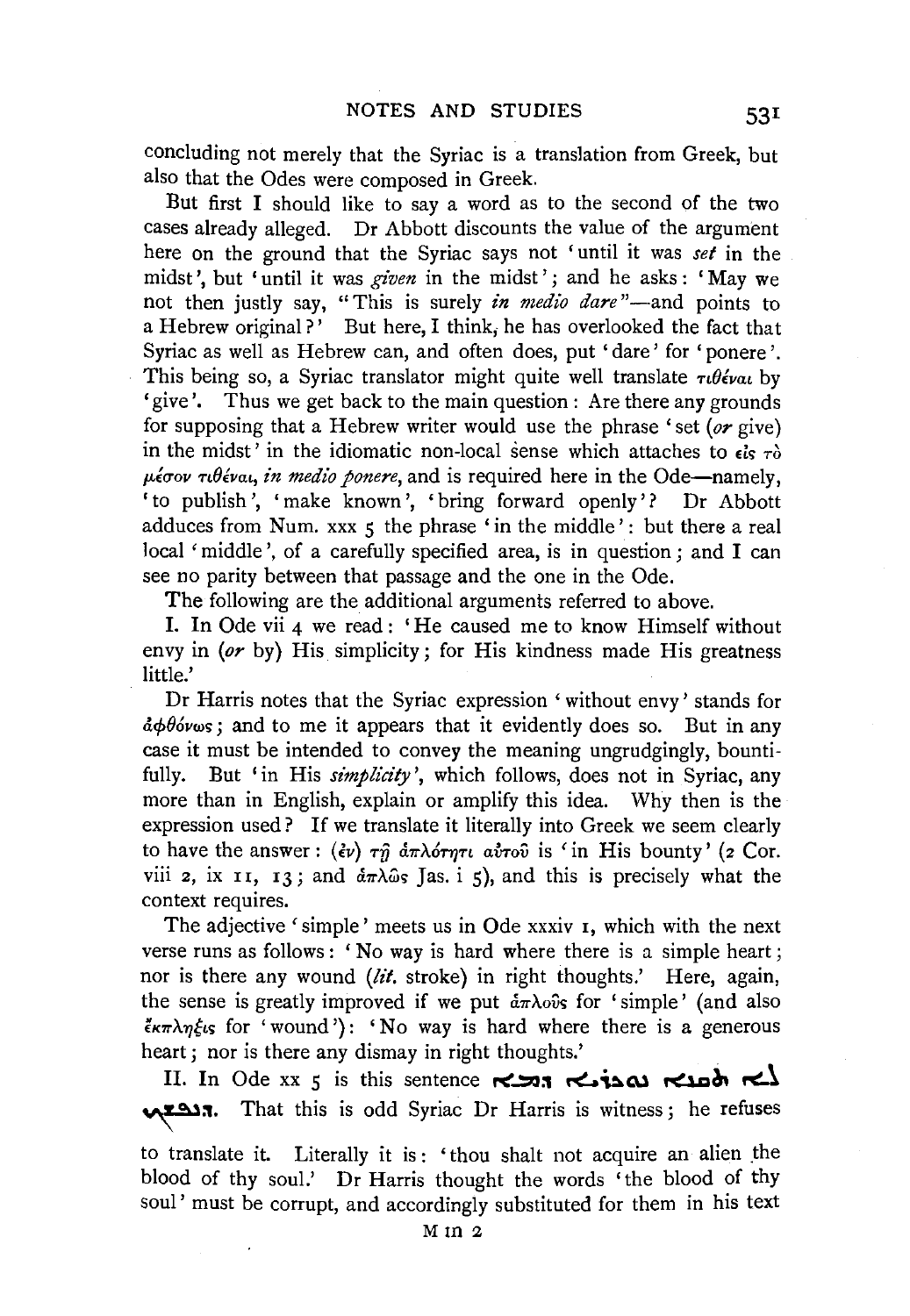by the price of thy silver' (حديثها ה  $($   $\sim$   $\sim$   $\sim$ ,  $\sim$ ) ; a brilliant, but hardly a convincing emendation. The Nitrian MS discovered by Professor Burkitt supports the reading of Dr Harris's own MS; and I believe that the text is in fact quite sound, and that the difficulty lies not in the expression 'the blood of thy soul ' (which is merely the Syriac way of saying 'thine own blood'), but in a peculiar use of the verb ~ 'to acquire', or, in one of its forms, 'to possess', 'be possessed of'.

In one of the 'Intercession ' prayers of the Syriac 'Anaphora of St James' the following expression occurs: مصالح بمعمومة المسلم بمعمومة المسلم بمعمومة ~ r<~~~; that is literally: '(Thou) that possessest things impossible (as) possible.' Now most of the Syriac Anaphora of St James was translated from a Greek text differing not very widely from the Greek 'St James' as we now have it. It is true that in the prayers of the 'Intercession ' the Syriac does differ considerably from the present Greek; but this only means that it was translated from a different form of Greek text. The proof that the Syriac ' Intercession ' also was translated from Greek lies in the quotations it contains from the Old Testament, which follow the LXX. Moreover, the above words occur in Jacob of Edessa's revision of the Syriac Anaphora, for which he must have used Greek texts current in his time (saec. vii) : one of the MSS of this revision in the British Museum (Add. 14499 fol. 2o) definitely~describes it as a 'Greek correction'.

Now the passage from the Anaphora which I have cited shews the same peculiar use of the verb  $\epsilon$  as the passage in the Ode, except that in the former the particular part of the verb used means ' possess ' rather than 'acquire'. But there can be no reasonable doubt that the original Greek of '(Thou) that possessest things impossible (as) possible' was  $\delta \tau \dot{\alpha}$   $\dot{\alpha} \delta \dot{\nu} \dot{\alpha} \tau \dot{\alpha}$   $\delta \nu \dot{\alpha} \tau \dot{\alpha}$   $\delta \chi \omega \nu$  (an adaptation of Lk. xviii 27). As Syriac has no verb 'to have', the translator, in attempting to construe literally, has been driven to use 'possess' for  $\zeta_{\xi\epsilon\mu\nu}$ , and this in a case where the Greek verb does not mean literally' to have'.

This, it seems to me, supplies us with the clue to the meaning of 'thou shalt not *acquire* an alien the blood of thy soul'. The meaning is : 'thou shalt not regard as an alien thine own (flesh and) blood' ; and the Syriac is a translation of  $\partial x$   $\partial \xi \in S$  (or the like)  $\partial \lambda \partial \partial \eta \omega \partial \eta$  To *iSwv atp.a,* 

As already observed, there is no sufficient reason to suspect the reading 'the blood of thy soul', which has the testimony of both MSS, and which is good Syriac for 'thine own blood'. But does not this phrase in itself involve a Grecism? Is there any Hebrew authority for the use of 'blood', like 'flesh', in the sense of kith and kin?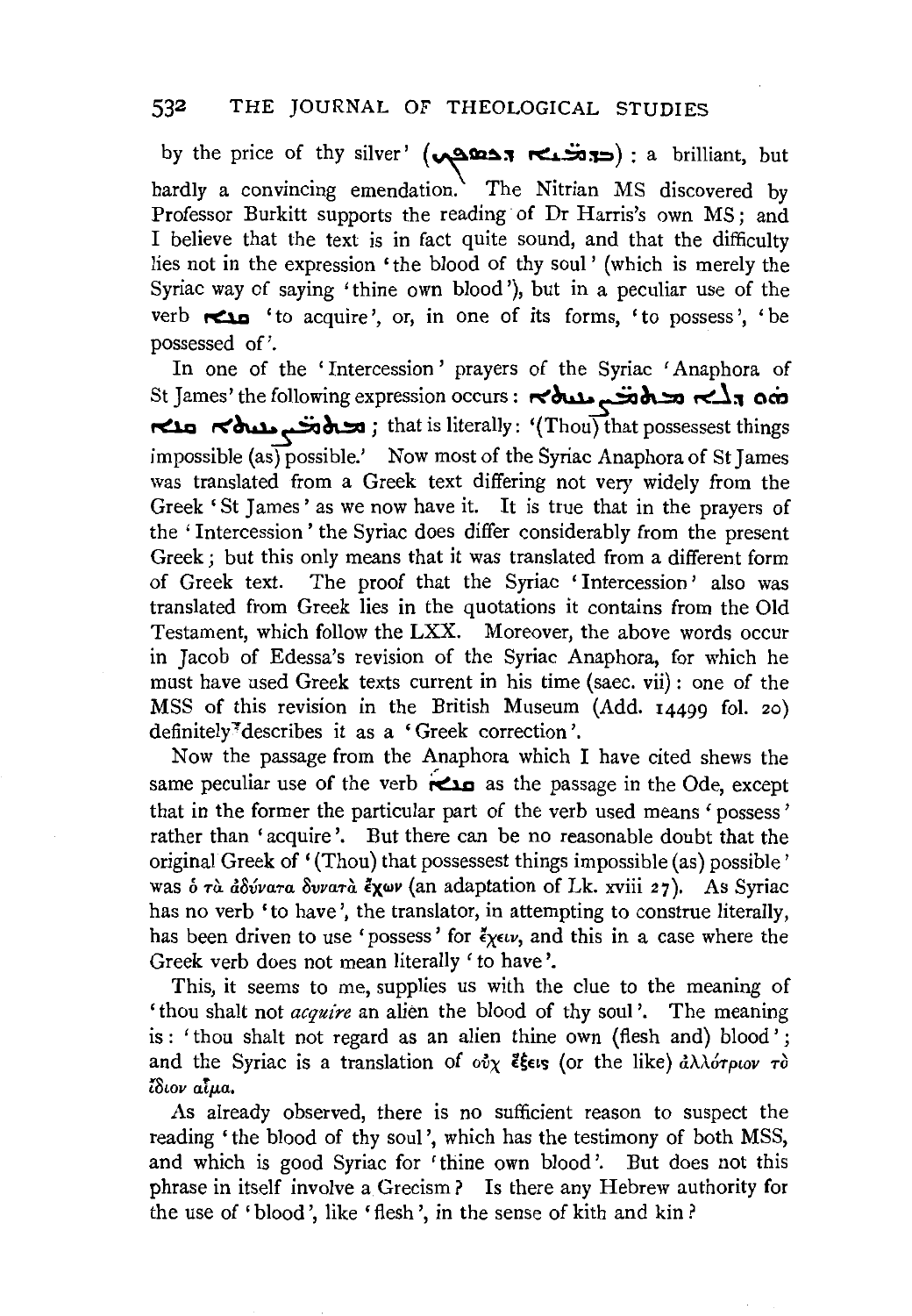I think we may now take the case a step further, and find the origin of this sentence in the Ode, and at the same time account for a momentary outburst of realism, in *vv.* 5 and 6, which is quite unlike the Odist's usual manner. If we turn to Is. lviii we find some remarkable coincidences with our Ode xx. First, there is a general parallelism of structure  $:$ 

#### *Isaiah*

(a) the unacceptable fast.

 $(b)$  conditions, in the form of precepts, for an acceptable fast.

 $(c)$  happy results from fulfilment of conditions.

But there is a good deal more than this general parallelism : among the conditions, or perhaps constituents, of the acceptable fast and sacrifice are these (translating *v*. *5* of the Ode according to the above restoration of its meaning) :-

### *Isaiah* lviii 7

' when thou seest the naked, that thou cover him ; and that thou hide not thyself from thine own flesh' (R. V.). [For the second clause the LXX

has και άπο των οικείων του σπέρ- $\mu$ ατός σου ούχ ύπερόψη.]

Here we have a double coincidence:  $(a)$  in the command about clothing the naked,  $(b)$  in the precept, expressed in a negative form, about the duty of acknowledging one's own kith and kin. But the second, and more striking, part of the coincidence is lost unless *v.* 5 of the Ode is taken as above suggested.

Again, among the results of observing the conditions under  $(b)$  is a coincidence of expression which in fact sent me in the first place to this chapter of Isaiah. The Ode *v.* 8 says: 'and glory [cod. N 'His glory] shall go before thee' ; Is. v. 8 says: 'and thy righteousness shall go before thee.'

Is this all pure coincidence? If it is not, and if the Odist is, as I think, actually working on Is. lviii, then there is another point that deserves attention. In *v.* 7 the Ode says: 'and come into His *Paradise';*  then, in *v.* 9: 'and thou shalt *be fat* in (?the) truth in the praise of His name.' Isaiah says in  $v$ . II, according to the LXX, *Kal Ta oov* πιανθήσεται, και έσται ως κήπος μεθύων. That the Odist should put

1 Dr Harris makes *v.* 7 begin with 'but'. Syr. 'and' can sometimes stand for ' but' ; but here I think the force is 'and then'.

*Ode* 

(a) the acceptable sacrifice.

(b) similar conditions for an acceptable sacrifice.

(c) similarly  $(vv, 7 \text{ folk})$ .<sup>1</sup>

## *Ode* xx 5, 6

5 ' thou shalt not regard as an alien thine own blood, neither shalt thou seek to devour thy neighbour, 6 neither shalt thou deprive him of the covering of his nakedness.'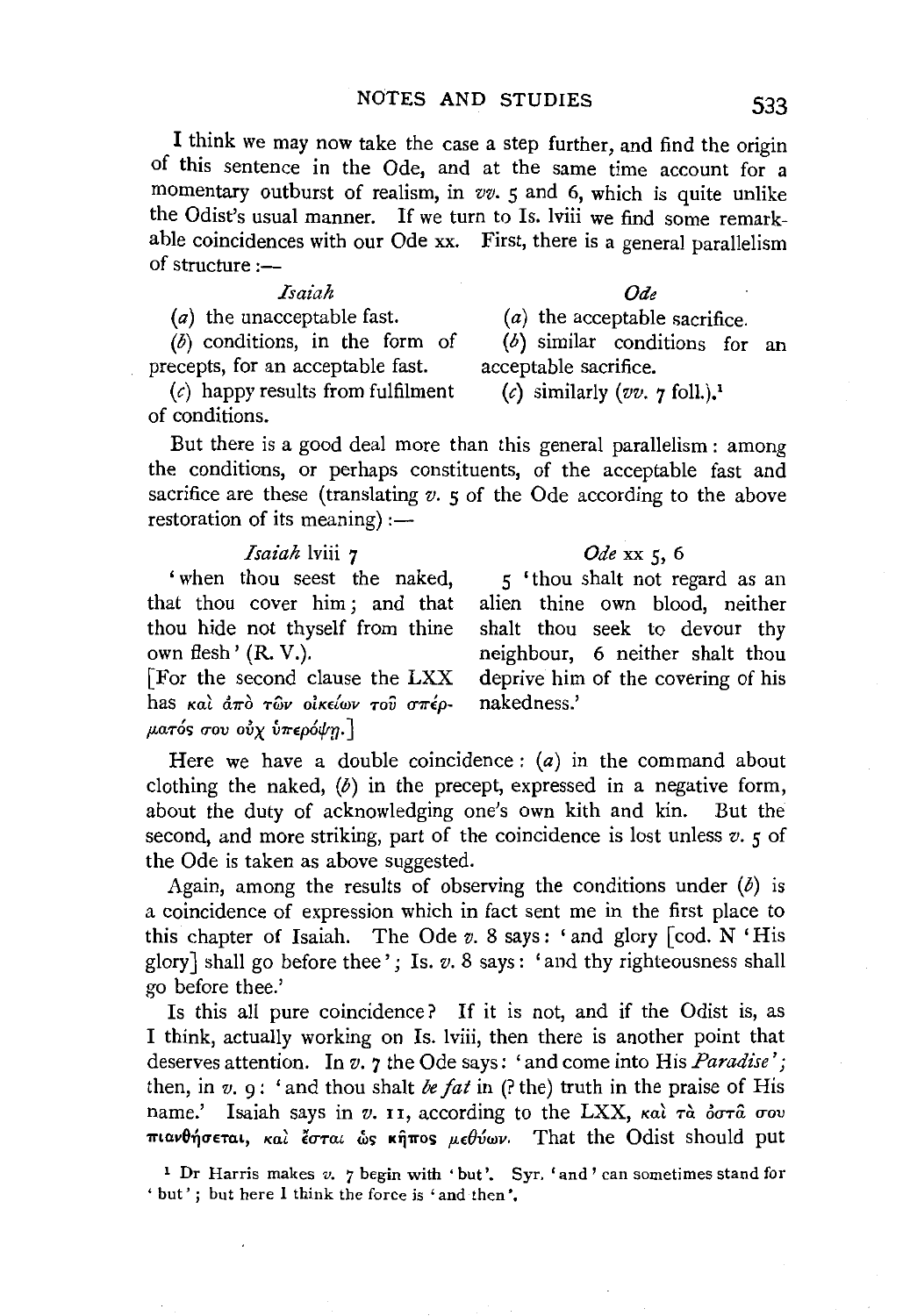' Paradise ' for 'garden ' is not surprising, for he devotes a whole Ode (xi) to Paradise. Thus the parallel continues; and we have yet another coincidence in  $\pi u \nu \theta \eta \sigma \epsilon \tau a \iota$  and 'thou shalt be fat'. But here the correspondence depends on the LXX, for the Hebrew has a verb which is either explained as meaning 'he will invigorate' (יחליץ), or emended to 'he will renew' (יחליף), and which the Syriac renders 'he will make firm' ( $(i=1)$ ). If then the Odist is dependent on Isaiah here, he must have used the LXX : in other words, this Ode was composed in Greek.

Ill. The theme of Ode xii is 'the word'. But the Syriac noun employed is not that which regularly stands for *A6yos* ; it is *pethgama,*  which answers better to  $\delta \hat{n} \mu a$ . This noun is used throughout the Ode except in  $v$ . 8, where we have *melletha*, the usual equivalent of  $\lambda$ óyos. The question arises, Is *melletha* used here in the same sense in which *pethgama* is used in the rest of the Ode ? Dr Harris remarks : 'Apparently the Ode has two different renderings of  $\lambda \acute{o}y$  os.' I venture to take a different view.

In *v*. *5* it is said: ' the swiftness of the word *(pethgama)* is indescribable'.<sup>1</sup> *Pethgama* is still the subject of *vv.* 6 and 7, and of the first part of  $v$ . 8, which says : 'and by it the worlds spoke one to another.' The second half of *v.* 8 is thus translated by Dr Harris : 'and in the Word [melletha here] were those that were silent.' But what does this mean, and how does it carry on the thought of the first half of the verse? The Syriac is **aam محدث معدد معدد معدد معدد الصحيح معدد** It occurred to me some time ago-before I had thought of looking for the original Greek-that these words were intended to convey the following sense: 'and those that were silent became *with-speech*',<sup>2</sup> i.e. acquired the power of speech, became vocal. I am now confident that this is the true meaning, and I believe that the Syriac of  $v$ . 8<sup>b</sup> is merely an attempt at translating literally *kai*  $\tau$ à đ $\phi$ *wva*  $\psi$ *i*  $\psi$ *i*  $\psi$ *i*  $\psi$ *cvcro.*  $A\phi$ wos is rendered by **AL** 'silent', in Is. liii 7, Acts viii 32; while  $\leq b$   $\leq$ , 'with- *(or* in-) speech', is exactly equivalent to  $\ell_{\mu\phi\omega\nu o s}$ , since *melletha* ( $\leq$ hl $\leq$ ) means not only 'word' but also 'the power of speech'. For the construction cf. Pesh. at Lk. xxiv ς, where  $\epsilon \mu \phi \delta \beta \omega \nu$ *8£ yevopi.vwv al!Twv* is rendered 'and they became in-fear ', in contrast with *syr. vet.*  $(C S)$  which has simply 'and they feared'.

Similar assonances to that in  $\phi_{\text{0}}$  and  $\phi_{\text{0}}$  and  $\phi_{\text{0}}$  and  $\phi_{\text{0}}$  are elsewhere in the Odes when the Syriac is translated into Greek in the most

<sup>1</sup>Lit. 'without recounting', an extraordinary expression in Syriac, which I strongly suspect to be a translation of  $\frac{d\psi}{dt}$  or  $\frac{d\psi}{dt}$ 

<sup>2</sup> The Syriac preposition 'in ' may also be translated 'by' or 'with', as the context requires.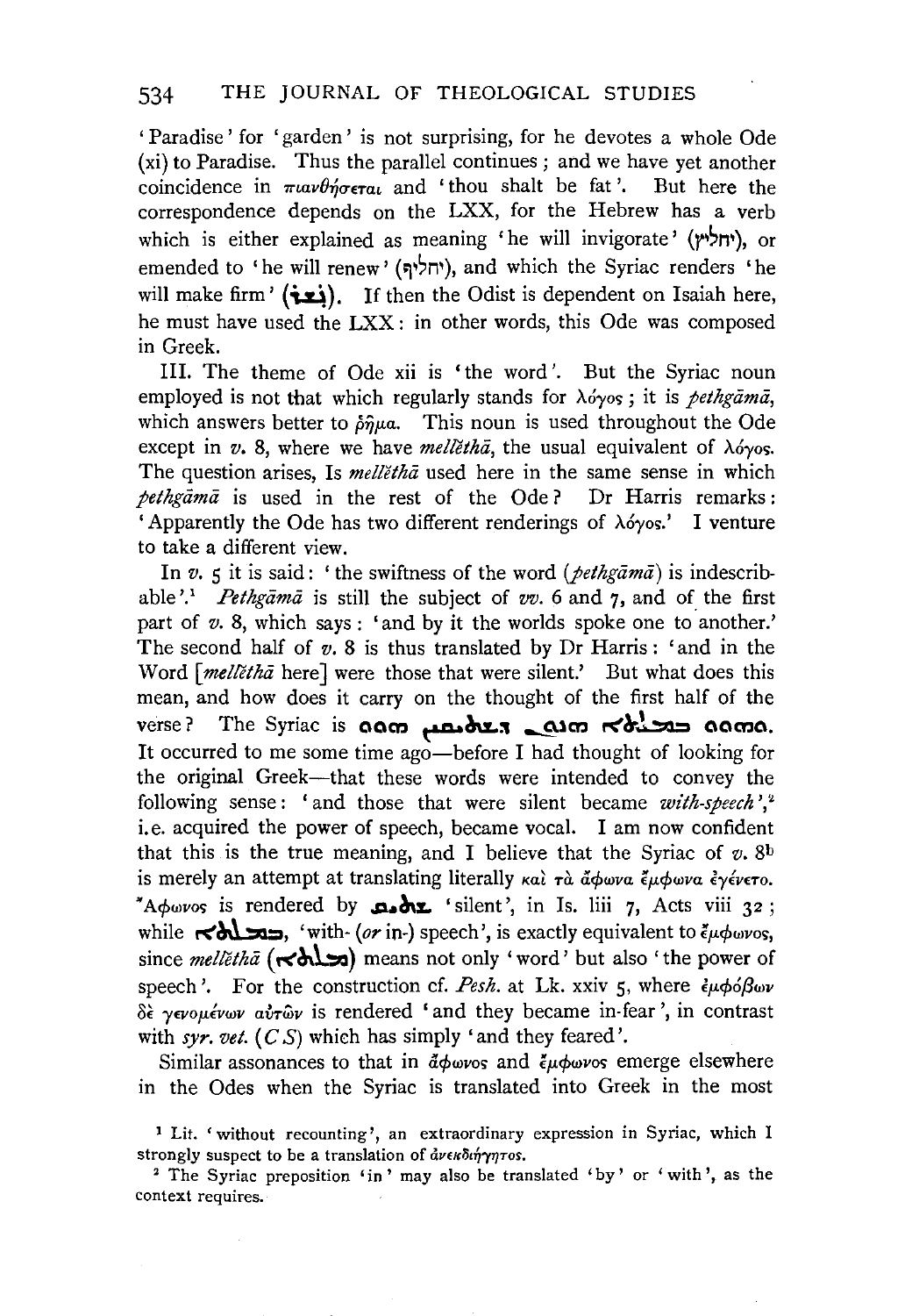obvious way. Thus, in Ode xxxi 3 t<c\\a~a t<~a.:1a\_\, 'grace and joy', is exactly  $\chi$ *ápu* kal  $\chi$ apáv. Again, Ode xxx 6 says: 'And it (the fountain of living water) came *undefined and unseen;* and until it was set in the midst they did not know it.' The italicized words are quite literally  $\phi_{0}$ <sub>0</sub> $\sigma_{0}$   $\kappa$   $\alpha$ *i*  $\phi_{0}$ <sub>0</sub> $\sigma_{0}$ , though they might equally well stand for the two corresponding Greek adverbs.

IV. In order to find out whether the Odes were composed in Greek or Hebrew, an obvious course is to examine their allusions to the Old Testament, with a view to discovering whether they betray any dependence on the LXX. But it is unfortunate that—whether of set purpose or not we cannot say-the author has only too successfully disguised his scriptural allusions. Sometimes the disguise is transparent enough : as when he says, 'as the eyes of a son to his father' (Ode xiv  $\mathbf{r}$ ); but though we can occasionally find the passage he is using, it is as a rule impossible to say whether he is working with any particular form of text. Nevertheless, in the following case there appears to be some tangible evidence to go upon.

Ps. cxv I, LXX (=  $2$  Cor. iv I3)

 $\epsilon$ πίστευσα διο ελάλησα.

2 Cor. iv 13, *Pesh.* 

'I believed, *therefore* **{f"''m** ~) have I also spoken.' Ode xxviii 4

'I believed, *therefore* (הכלב **f**  $\sum$  **h**) I was at rest.'

Ps. cxvi 10, Heb.  $( = cxy \, I, LXX)$ 

' I believed, *for* I will speak.'

Ps. cxvi xo, *Pesh.* 

' I believed, *and* I spoke.'

Thus Ode xxviii 4 says, 'I believed, therefore', in the same Syriac words which translate  $\epsilon \pi i \sigma \tau \epsilon v \sigma a$   $\delta \omega$  in 2 Cor. iv 13 (= Ps. cxv 1); while in the Psalm neither the Hebrew nor the Syriac version of it expresses 'therefore'. It may of course be denied that in saying 'I believed, therefore', quite abruptly and without obvious reference to anything in the preceding context, the Odist does so under the influence of the Psalm at all. But in view of the way in which he elsewhere turns Scripture phrases off, and just avoids making a definite quotation, I find it hard to believe that we have here a purely accidental coincidence with the LXX.

V. The Hebrew verbs **n.,:l** and 01~ 'to flee', and their Syriac equivalent , are not, so far as I know, used metaphorically of fleeing for refuge to, taking refuge in, God; they regularly denote a real local flight. Both languages use other verbs to express the idea of taking refuge in God. But in Ode xxv 1 it is said : ' unto Thee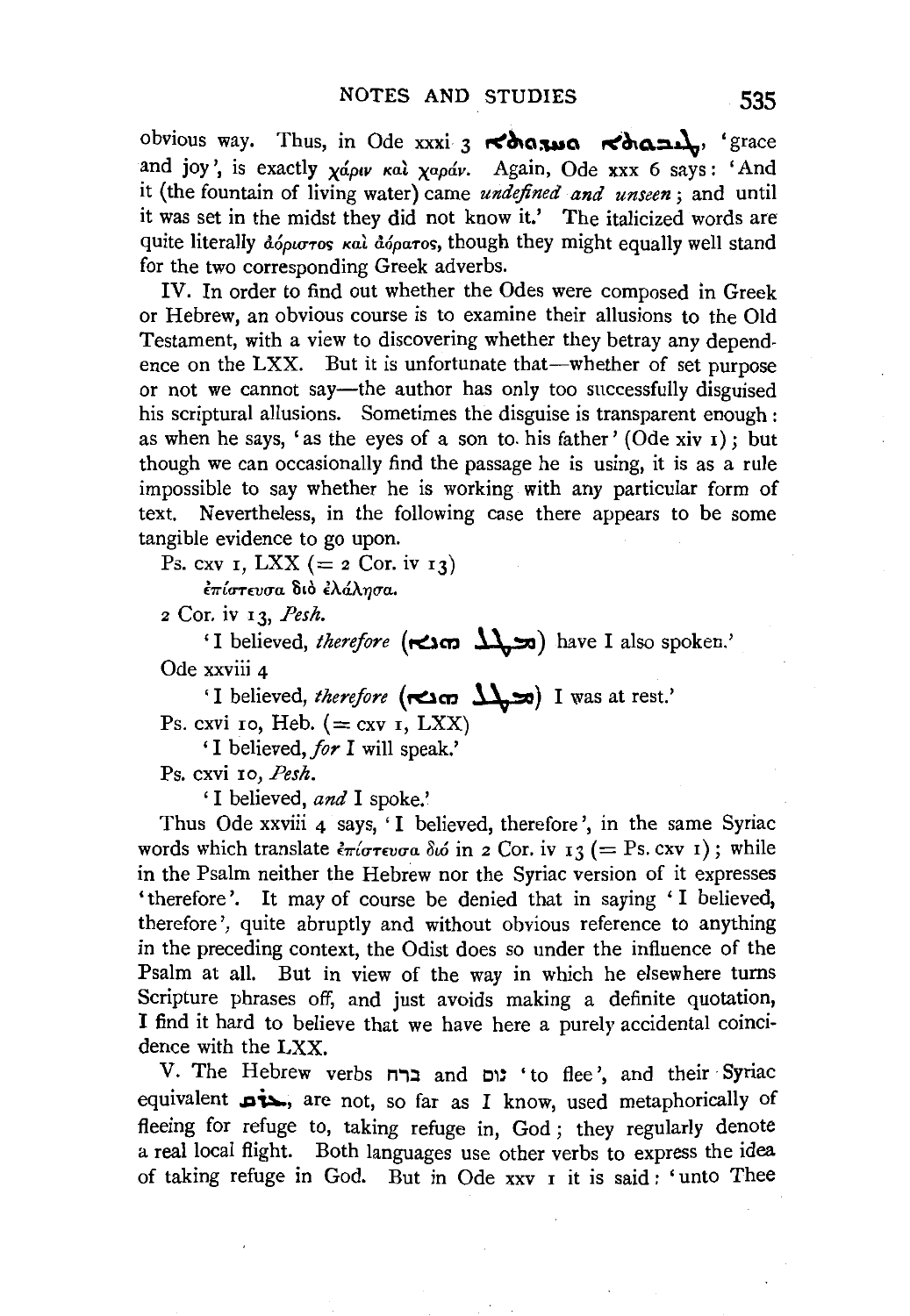have I *fled* ( $\overrightarrow{Area}$ ), my God.' Is not this a translation of  $\pi \rho \delta s$   $\sigma \epsilon$  $\kappa a \tau \epsilon \phi v \gamma \omega \text{ (cf. Ps. exlii 9)}$ ?

VI. In Odes vi I, vii 20, xiv 8, and xxvi 3—the only passages in which a musical instrument is mentioned—we find the Greek noun  $\kappa u \theta$ ápa transliterated. It is true that the word was in use in Syriac at an early date, for it occurs a number of times in the Syriac Old Testament. A statement as to its use in the Psalms will be sufficient for the present purpose. The rule there is that when either of the two stringed instruments, *nebhel* or *kinnor,* is mentioned alone in the Hebrew, it is represented in the Syriac by *kennara*, which is merely the Syriac form of *kinnor*. But when *nebhel* and *kinnor* occur together, κιθάρα is employed for *nebhel.* The equation *kennara* in Syr. = *nebhel* (standing alone) in Heb., of which there happens to be only one example in Pss. (viz. cxliv g), is supported by other passages, as Is. xiv 4, Am. v 22. Thus, in the Psalms at least,  $\kappa_1 \theta \acute{a} \rho \alpha$  is only used in conjunction with *kennārā*, that is, when a second stringed instrument has to be named. If then the Odes were written in Hebrew and not in Greek, why is the Greek word for harp' always used in the Syriac version, and the Semitic word avoided?

VII. Dr Abbott thinks little of certain alleged cases of translation from Greek words with privative *alpha.* But I think there are some instances of this in the Odes which, when carefully considered, are in themselves nearly decisive of the question whether or not the Syriac text is a translation from Greek. I have already (see p.  $534$  note r) drawn attention to the odd Syriac expression in Ode xii 5 'the swiftness of the word is *indescribable',* lit. 'without recounting', which I have identified with  $\frac{d}{dx}$   $\frac{d}{dx}$   $\frac{d}{dx}$  The following cases are even more telling.

The first is emphasized by Dr Harris on p. 47 of his Introduction (second ed.). He says : 'An interesting example [of Syr.  $\sum x$ for  $\frac{\partial \phi}{\partial w}$  will be found in Ode 11 v. 6, where we read "speaking waters touched my lips from the fountain of God without grudging" (i.e. abundantly).' Here the context requires the really positive idea which  $d\phi\theta$ óvws expresses, but which the Syriac does not express.

Exactly the same is the case with Ode vii  $3:$  'He caused me to know Himself *without grudging',* is again quite inadequate to express 'liberally', 'freely'; and it is only from the requirements of the context, and from the literal correspondence of the Syriac phrase to  $\frac{\partial \phi}{\partial w}$ , that we can arrive at the meaning by guessing the original Greek. A third passage to which the same remark applies is xx 7 : 'but put on the grace of the Lord *without grudging*.' The expression  $\sum$   $\sum$  is found as a translation of  $\phi\theta_{\text{ovos}}$ ,  $\phi\phi_{\text{ovos}}$ , in 4 Macc. iii 10 ( $d\phi\theta$ *b*vovs  $\pi\eta\gamma$ *ds*), and Wisd. vii 13; and the crudeness of the Syriac in the former case is paralleled by the passages in the Odes.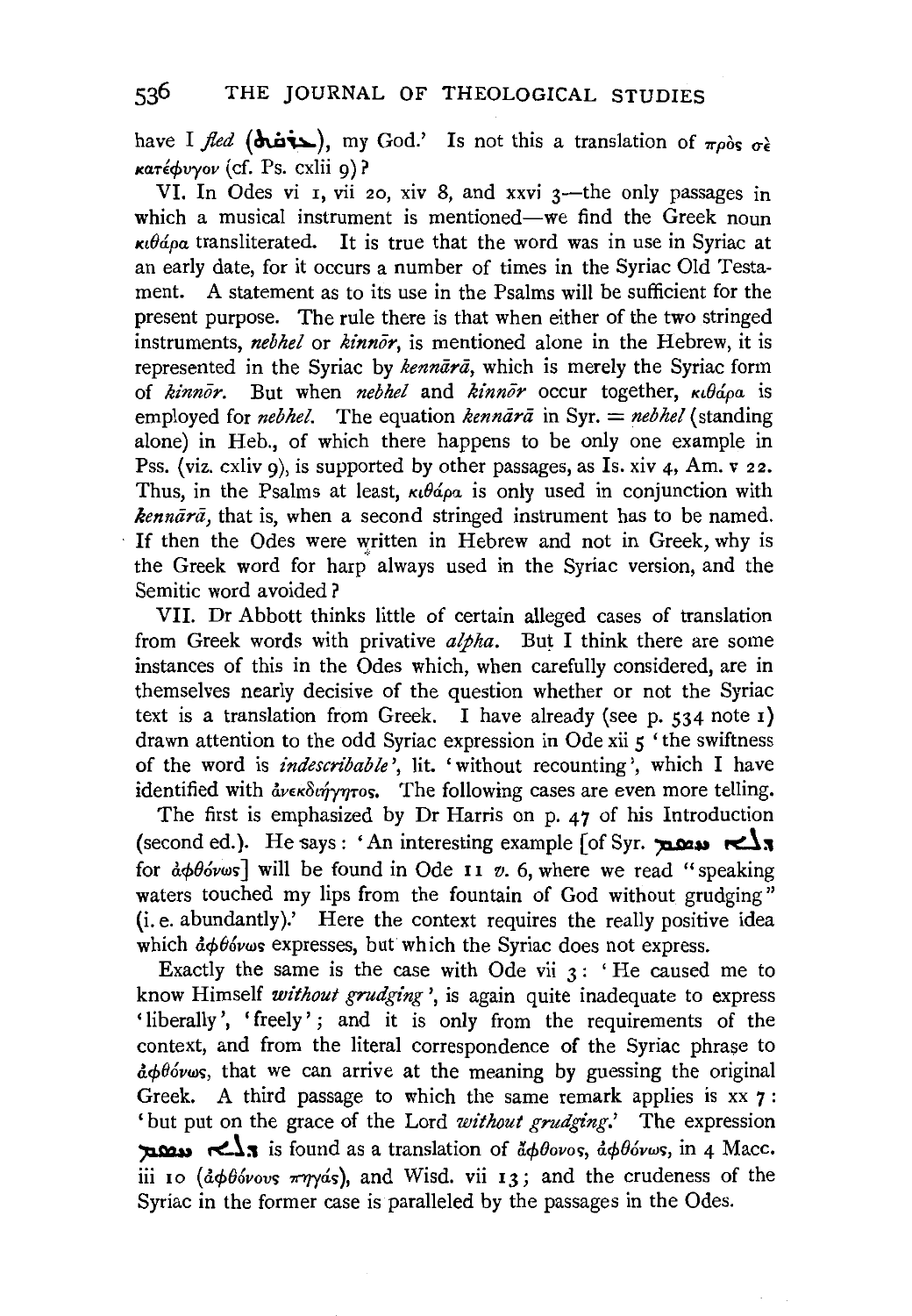VIII. There is another point which must not be passed over, though its full force will be appreciated only by Syriac students. This is the use in the Odes of **J.1.** cal...<sup>7</sup> after substantives to express possession. Strictly speaking  $\frac{1}{\sqrt{2}}$  should not be used (in cases where a possessive suffix is grammatically possible) except to give some sort of prominence to the possessor or to emphasize the fact of possession. Its indiscriminate employment after a noun, and equivalent to  $\mu_{0}$ ,  $\alpha \nu_{\text{TO}}$ , in the same position, is frequent in translations from Greek (though not in the earliest), but is hardly met with in native Syriac works. In original compositions by the best Syriac writers **.l.**: expresses 'my', 'mine', 'my own', not simply 'my'. Examples of an unidiomatic use of  $\mathbf{L}_\mathbf{a}$ in the Odes are the following :-

viii 2 r **.!.a:t** ~ ~a 'and at ~y right hand '. (There is no obvious reason for emphasis-' my own '-here.]

xi r8 **"\L:t** ~;roC~ 'in Thy land'.

 $xii$  4  $\cdots$   $\cdots$   $\cdots$   $\cdots$   $\cdots$ 

xvii 12 **,.\...;t f'C:IQ.a.a.:2** 'in my love'.

xvii 13 **J...** הלא היא streams'.

xxv 2 **J...** ~**xxiz>> 0** 'and my helper'.

xxvi 2 cal.7 Korso Kotimon 'His holy song'.

xxviii 9 **J..:t** ~:t ~~a 'but my (suffering of) wrong'.

I cannot think that a Syriac translation from Hebrew of, say, the third or fourth century, would have contained these anomalous constructions ; for Hebrew has no detachable possessive particle, and relies entirely upon suffixes.

Before closing this paper there is a matter on which I wish to ask for information. In Ode xxxiv  $5$  we read :-

## **.W:t am a..aca** .~~:t **am:t** r<~a..:::rJ:t

'The likeness of that which is below is that which is above.'

Now Moses Bar Kepha (saec. ix) in his Exposition of the Jacobite Liturgy (Brit. Mus. MS Add. 21210 fol. 51 b), after explaining that the deacons with their fans represent the cherubim and seraphim, adds :-

# .~~~;:, ~m ~~~r< **hl:t** r<~a..:::rJ:t:t ~ ~;.:,ar<

'For they say : The likeness of what is above are those things that are below.'

It is obvious that there is some close connexion between these two sayings; and at first I took it for granted that Bar Kepha was merely